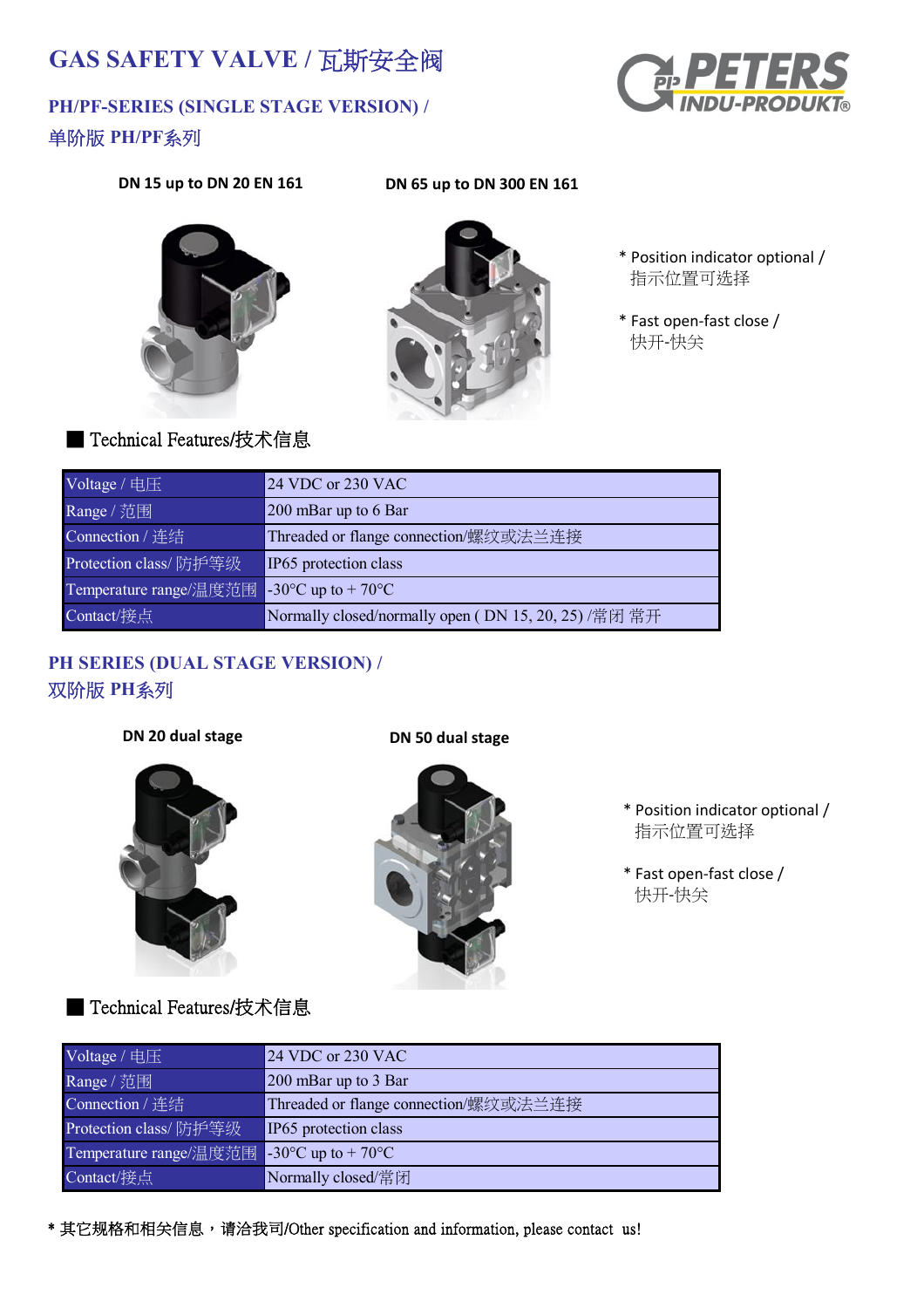## **GAS SAFETY VALVE /** 瓦斯安全阀



#### **SLOW OPEN MODE/**慢开模式

**DN 25 slow open mode DN 65 slow open mode**





\* Slow open – fast close 慢开-快关

#### ■ Technical Features/技术信息

| Voltage / 电压           | 24 VDC or 230 VAC                     |
|------------------------|---------------------------------------|
| Range / 范围             | 500 mBar up to 6 Bar                  |
| Connection / 连结        | Threaded or flange connection/螺纹或法兰连接 |
| Protection class/防护等级  | IP65 protection class                 |
| Temperature range/温度范围 | $-30^{\circ}$ C up to $+70^{\circ}$ C |
| Contact/接点             | Normally closed/常闭                    |

# **GAS MODULATING VALVE /** 瓦斯调节阀

## **PM-SERIES / PM**系列

#### **Gas Modulating Valve DN 65**



#### ■ Feature / 特性

- Switch frequency/开关频率 : 40/hr
- Service interval/保养间隔周期: 200.000 cycles
- Temperature/温度 : -30°C up to 70°C
- Rated pressure max./额定电压最大 : 6 Bar
- Voltage/电压 : 230 VAC
- Power consumption/电源功耗: 20w
- Threaded or flange connection/螺纹或法兰连结